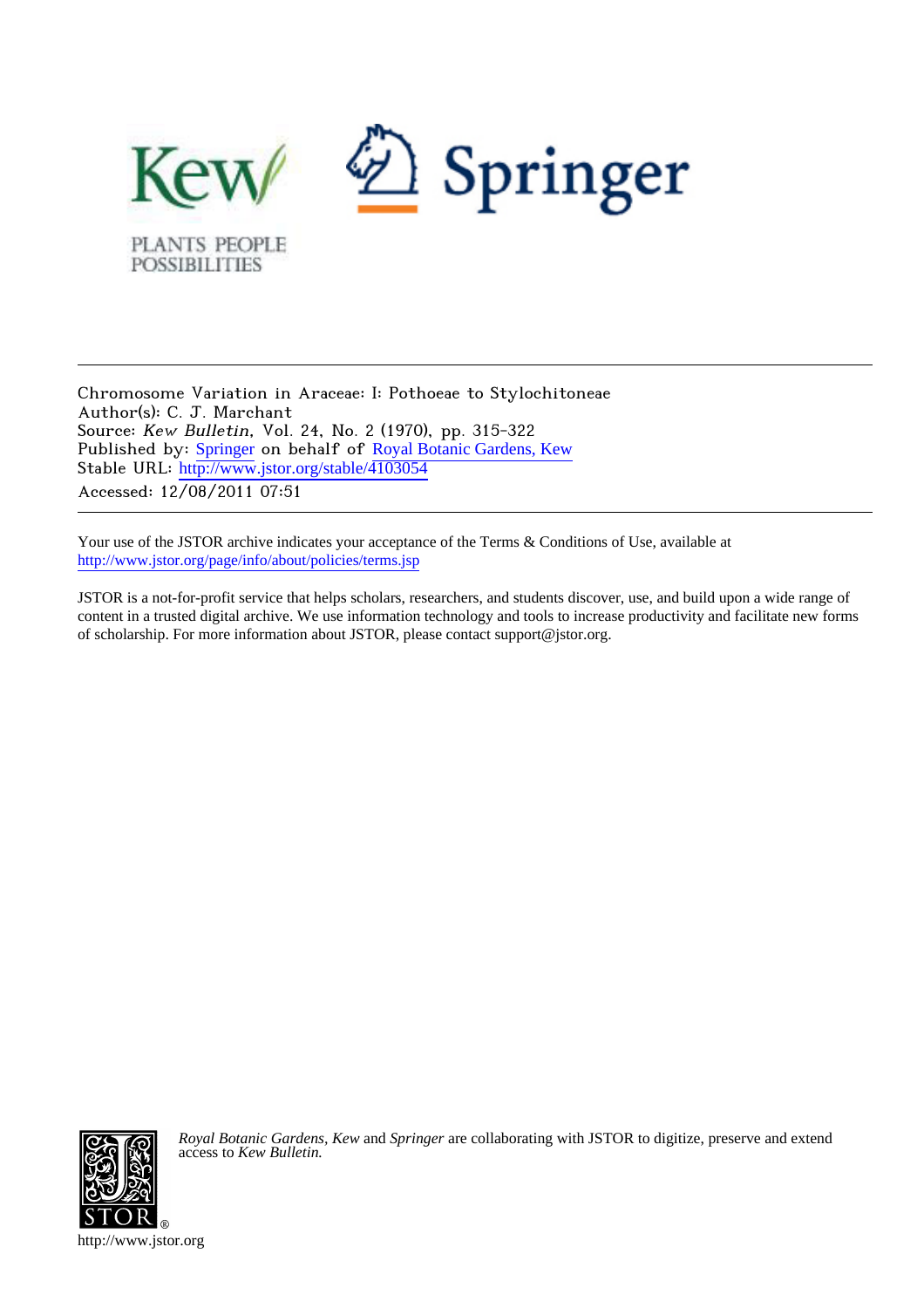# **Chromosome variation in Araceae: I POTHOEAE TO STYLOCHITONEAE**

## **C. J. MARCHANT**

#### **INTRODUCTION**

**The widespread and very natural family Araceae poses something of a taxonomic dilemma. Treatments of its member genera vary widely and the two major classifications, those of Engler (1920) and Hutchinson (I959), bear little resemblance to each other in their subdivision. Even opinions on phenotypic primitiveness and evolutionary progression are at variance where the treatments of Hutchinson (1959: 629-635) and Engler (1920: 63-66) are compared. For instance Pothos L., placed well up the scale of advancement by Hutchinson, is one of the most primitive genera according to Engler.** 

**Published accounts of chromosome studies in the family are fairly numerous but for the most part they are scattered species-counts amongst general lists and very often the karyotypes are neither adequately described nor well-illustrated.** 

**Amongst the larger papers on the cytotaxonomy of Araceae are those of Sharma & Das (1954), Mookerjea (1955), Pfitzer (i957) and Sharma & Bhattacharya (1966). Despite the wide range of species described in these papers there are many genera, and indeed sections of the family, which are not known cytologically. That there is a wide range of cytological diversification within the family is evidenced by the published information and there is clearly a striking lack of correlation of the karyotype patterns and basic numbers with either of the major taxonomic treatments. It is these considerations, and the availability of a considerable representation of Aroid genera in the living collections at Kew, which have prompted the present investigation.** 

**The current series of papers, of which this is the first, is an attempt to extend chromosome information to every genus of Araceae and to use this information as far as possible to elucidate evolutionary trends and to determine whether chromosome information can assist taxonomic treatment of this complex assemblage of genera.** 

**When sufficient background information on karyotypes has been built up it is hoped it will enable a useful study to be made of quantitative nuclear DNA measurements throughout the family, and will provide a basis for possible future changes in taxonomic classification.** 

#### **MATERIALS AND METHODS**

**Chromosome preparations were made from root-tips, either subterranean or, where young and active, aerial. Depending on their size, tips were sometimes slit longitudinally before placing in pretreatment fluid to assist penetration. After a pretreatment in saturated alphabromonaphthalene for 3 hours (or overnight in cases of small chromosomes) roots were fixed in 3:I acetic:alcohol and stained in basic fuchsin before squashing.**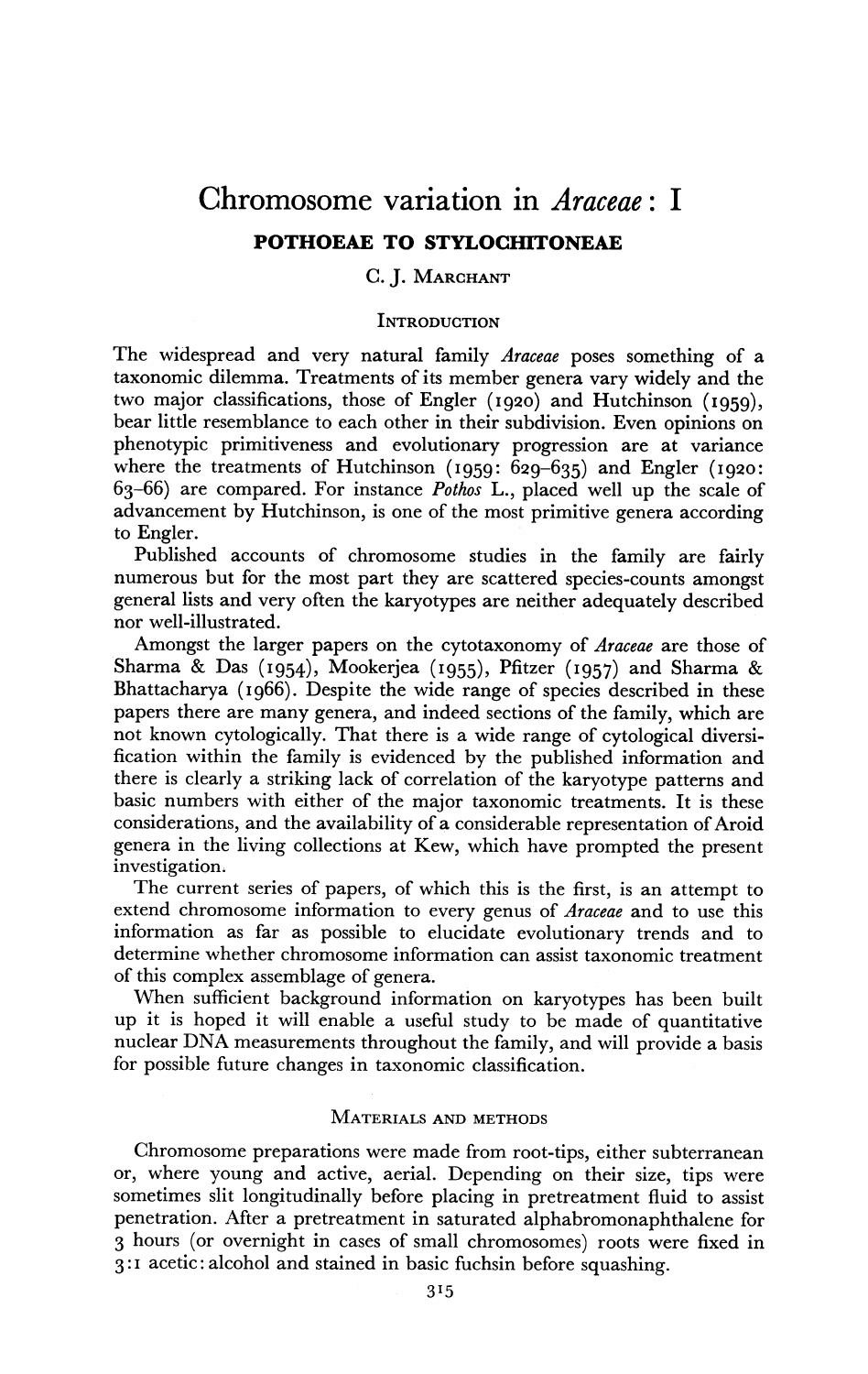

FIG. **1.** Drawings of somatic chromosome complements. **1,** Pothos aff. scandenti,  $2n = 24$ . **2,**  $Calla$  palustris,  $2n = 72$ .

**Photographs were taken with a Zeiss Photomicroscope and drawings made on a Zeiss Drawing Apparatus at the magnification indicated.** 

**All plant material is from live specimens in the Kew collection. Voucher specimens are filed in the Kew Herbarium.** 

#### **RESULTS**

**Chromosome karyotypes of this family are very varied in both chromosome size, pattern and basic number. Karyotypes representing 44 genera (about 35 per cent. of the total family) have been examined at the time of this publication. Since so many genera are being studied it is necessary to publish the results in manageable proportions in a series of papers of which this forms the first instalment. For convenience the generic groupings are based on the tribal classification of Hutchinson (1959) so as to provide some sort of understandable order but it should be understood that the employment of such grouping does not by any means indicate my own agreement with it.** 

**For direct comparison all karyotypes in this and ensuing papers are drawn and printed at the same magnification.** 

**A full appraisal of the overall cytology of the family will be deferred until the final paper of the series.** 

#### **Pothoeae**

**Of the two genera in this tribe only one, Pothos L. (as P. aff. scandenti L.), has been available for study. The plant has a 2n number of 24 small chromo**somes (Fig.  $I/I$ , above) based on  $x = 6$  or 12. In one metacentric pair there **is apparently a secondary constriction in the middle of one arm. Pothos**  *scandens* has previously been counted as  $2n = 24$  by Snoad (1952).

### **Calleae**

**Calla palustris L. (Fig. 1/2, above) had a 2n chromosome number of 72**  small chromosomes. Previous counts are similarly based on  $x = 6$  or 9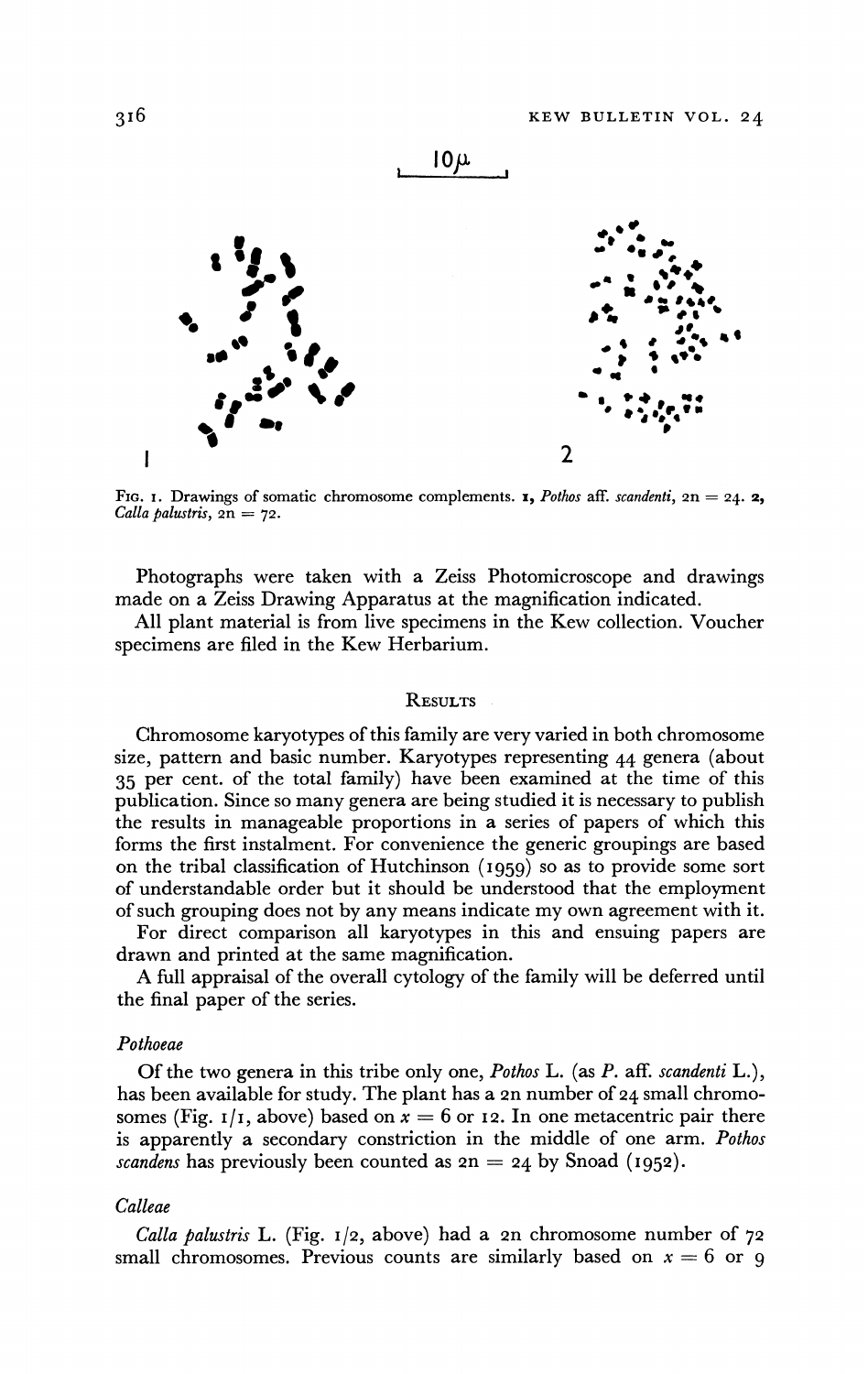



 $10\mu$ 





FIG. 2. Drawings of somatic chromosome complements in the tribe *Monstereae*. **1**, *Epipremnum* pinnatum, 2n = 60. **2**, *Stenospermation popayense*, 2n = 28. **3**, *Monstera friedrichsthalii*, 2n = 60. **4**, *Rhaphidophora*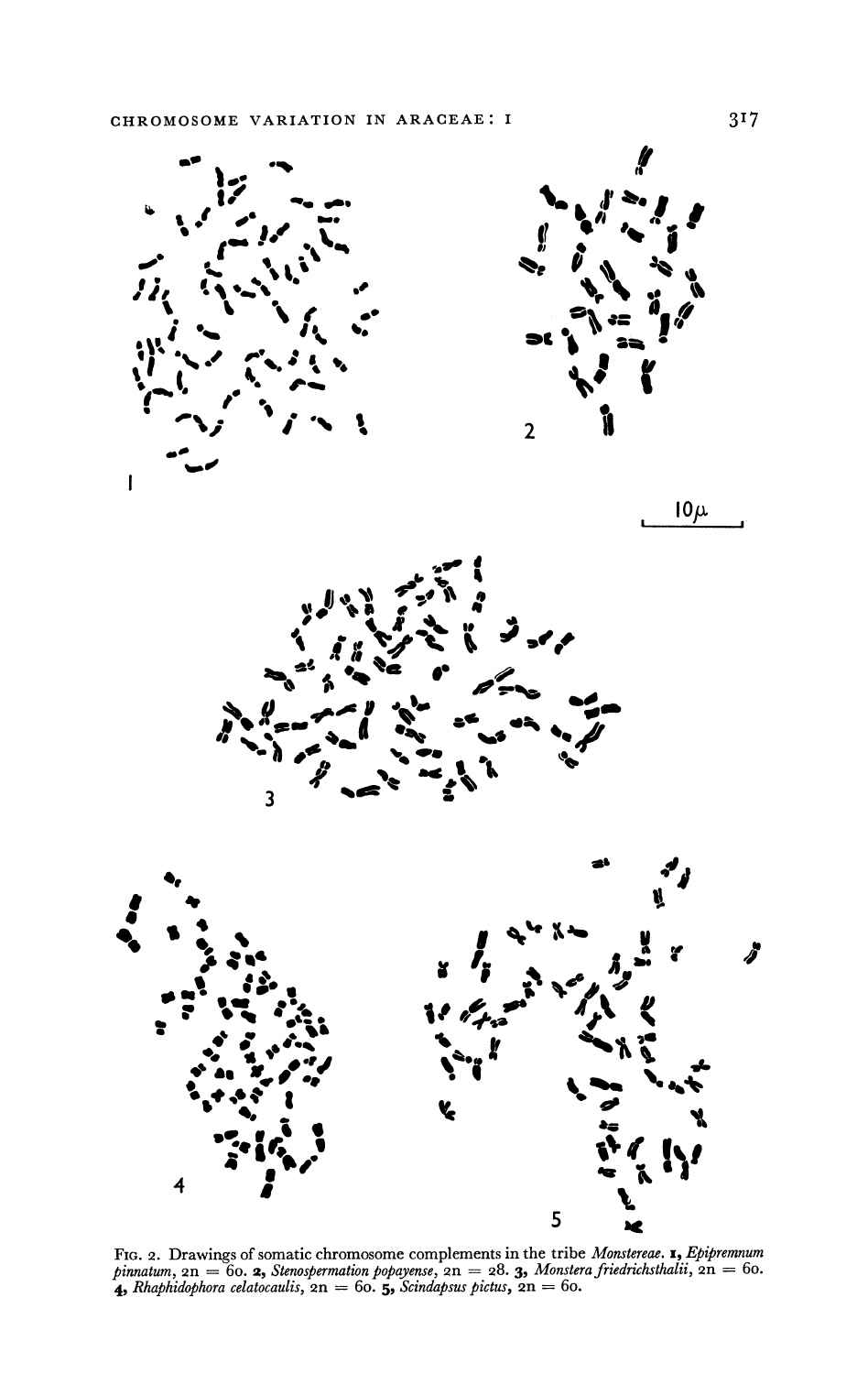**(Hagerup, 1941; L6ve & L6ve, 1965; Love & Ritchie, I966) except for an aneuploid series (2n = 63, 69, 70) reported by Ehrenberg (i945). The other genus in this tribe (Pycnospatha Gagnep.) is not in cultivation at Kew.** 

#### **Monstereae**

Counts of  $2n = 28$   $(x = 7)$  and  $2n = 60$   $(x = 10)$  were obtained for **Stenospermation popayense Schott (Plate 3/3, P- 322 & Fig. 2/2, p. 317) and Epipremnum pinnatum (L.) Engl. (Fig. 2/1) respectively, both with medium**sized chromosomes. A previous count of  $2n = 56$  for E. pinnatum (as Pothos **decursivus Wall.) has been reported by Mookerjea (I955), but Ito (1942)**  reports  $2n = 60$  for E. mirabile.

The counts of  $2n = 60$  and  $2n = c$ . I I o for *Scindapsus pictus* Hassk. (Plate **3/4 & Fig. 2/5) and S. pictus Hassk. var. argyraeus Hort. ex Engl. suggest a**  base number of  $x = 10$  and are at variance with the  $2n = 112$  for *Scindapsus pictus* reported by Delay (1950) and the  $2n = 56$  ( $x = 7$ ) reported by **Bhattacharya (I957) for S. oficinalis (Roxb.) Schott. The aneusomaty reported in this latter species by Bhattacharya (l.c.) was not observed in Kew material.** 

**Two species of Rhaphidophora Hassk. were counted, both with small**  chromosomes and based on  $x = 10$  (or  $15$ ); R. *celatocaulis* Alderwer. with  $2n = 60$  (Fig.  $2/4$ ) and *R. peepla* (Roxb.) Schott with  $2n = c.120$ . **Mookerjea's** (1955) count of  $2n = 54$  ( $x = 9$ ) for *Rhaphidophora decursiva* **(Roxb.) Schott does not correspond, nor does 2n = 56 reported by Delay (1950) for R. celatocaulis (as Monstera latevaginata).** 

*Monstera friedrichsthalii* Schott has  $2n = 60$   $(x = 10)$  medium-sized **chromosomes (Plate 3/I, p. 322 & Fig. 2/3, p. 317) agreeing with the count of Pfitzer (i957) for M. deliciosa Liebm. but not with earlier counts of 2n = 24 (Darlington & Janaki Ammal, 1945) and 2n - 56 (Malvesin-Fabre, 1945).** 

**According to my counts this tribe would seem to have considerable**  cytological uniformity with  $x =$  10 for all except *Stenospermation* Schott but **there are still six more genera to be studied.** 

#### **Stylochitoneae**

**One accession of Zamioculcas Schott (identified as Z. zamiifolia (Lodd.) Engl.) has 2n counts of 34 (Plate 3/2, p. 322 & Fig. 3/1, p. 319). Previous**  counts for the same species are  $2n = 34$  (Pfitzer, 1957) and  $2n = 32$ (Malvesin-Fabre, 1945). A base of  $x = 17$  is thus indicated in this large**chromosome genus.** 

**For two species of Stylochiton Lepr., one S. puberulus N.E.Br., and one**  unnamed, counts of  $2n = 28$  ( $x = 7$ ) medium chromosomes (Fig. 3/2) were **made. No previous counts are available for comparison.** 

**Carlephyton madagascariense Jumelle has 2n = Io8 small chromosomes**  (Fig.  $3/4$ ) and a base of  $x = 6$  or 9. No previous counts have been published.

**Arophyton tripartitum Jumelle with 2n = c.76 and small chromosomes needs further study to obtain a precise count and to compare with A. buchetii Bogner**  with  $2n = 40$  medium-sized chromosomes (Fig.  $3/3$ ). Possibly the basic number will prove to be  $x = 10$ .

**There is apparently little relationship in basic chromosome number**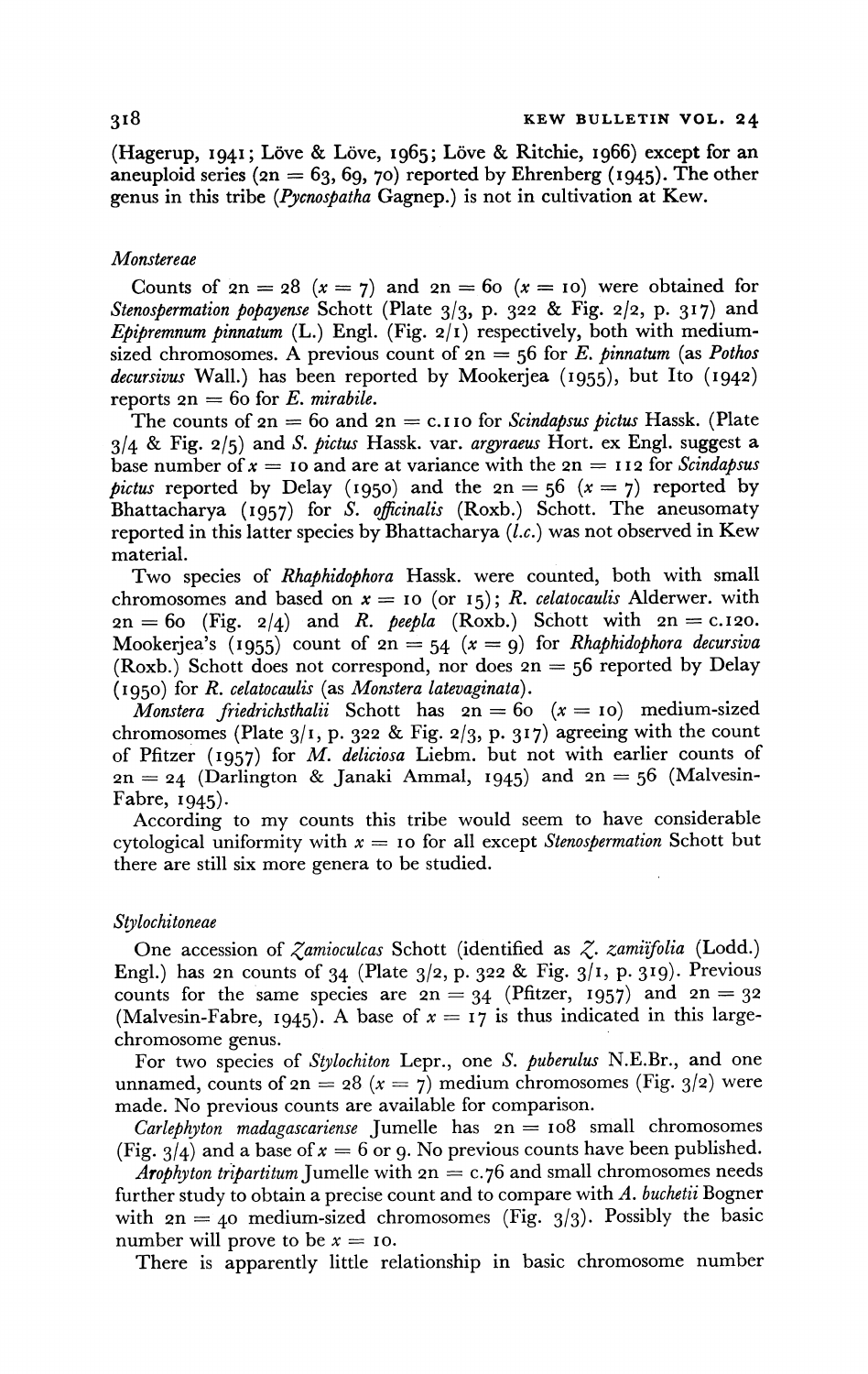

FIG. 3. Drawings of somatic chromosome complements in the tribe Stylochitoneae. **1,** Zamicculcas zamiifolia,  $2n = 24$ . **2,** Stylochiton sp.,  $2n = 28$ . **3,** Arophyton buchetii,  $2n = 40$ . **4,** Carlephyton madagascariense,

 $10<sub>\mu</sub>$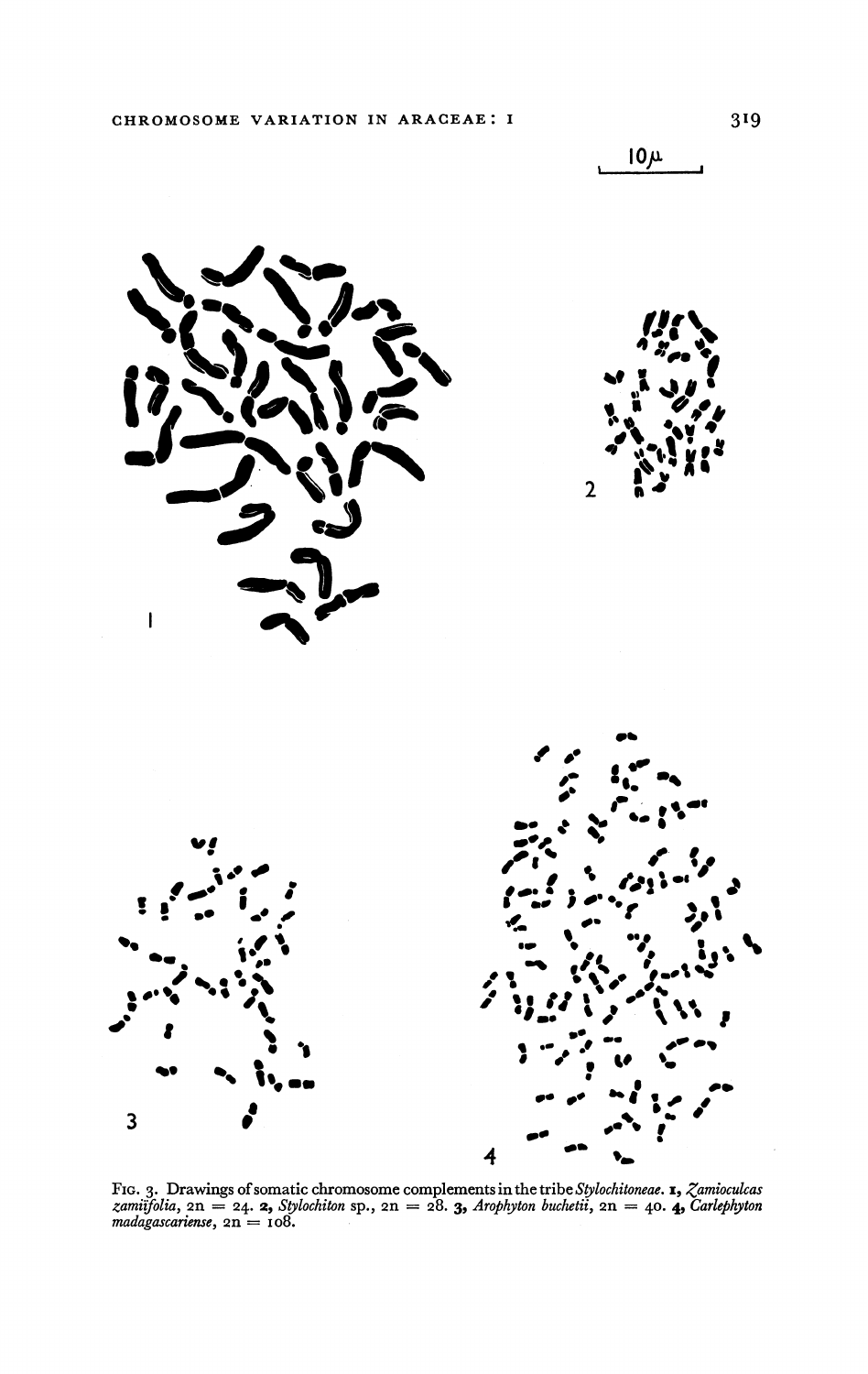**between genera of this tribe, despite their comparatively compact distribution in East Africa and Madagascar.** 

#### **DIscuSSIoN**

**It is not intended at this juncture to discuss in detail the chromosome counts listed but it is hoped that their publication at this stage may be of value to the taxonomist. When an overall survey of the family has been completed it will be possible to review the results, to relate characters to such matters as geographic distribution and reproductive systems, and to comment on the usefulness or otherwise of chromosome information in helping to determine evolutionary trends and taxonomic relationships within the family.** 

**Even with the few genera listed here, the diversity of chromosome size and base number is already evident but the tribe Monstereae does show cohesion**  between its component genera with the base of  $x = 10$ . However, so far as **can be seen at present there is an absence of any major deviations or extremes of karyotype pattern (e.g. acro- or telocentrics or bimodal complements) between the genera examined to date.** 

**Disagreements with some previous chromosome counts are not easily explained. To testify to the accuracy of the present counts I can only refer to the text figures and plate as visual evidence and point out that most of the plants in Table I (p. 321) have been taxonomically determined at Kew.** 

#### **ACKNOWLEDGEMENTS**

**I am grateful for the encouragement of Dr. Keith Jones and Mr. E. Milne-Redhead during preparation of this paper and for the technical assistance of Miss C. Brighton.** 

#### **REFERENCES**

- **Bhattacharya, U. C. (I957). Karyotypic variation in Scindapsus officinalis Schott (Aroideae). Caryologia 9: 286-292.**
- **Darlington, C. D. & Janaki Ammal, E. K. (1945). Chromosome atlas of cultivated plants.**
- Delay, C. (1950). Nombres chromosomiques chez les Phanérogames. Rev. **Cytol. Biol. V6g. 12: I-I6o.**
- **Ehrenberg, L. (i945). Kromosomtalen hos nagra kirlvixter. Bot. Notiser 4: 430-437-**
- **Engler, A. (1920). Das Pflanzenreich IV. 23A. Araceae, pars generalis & index familiae generalis.**
- **Hagerup, O. (I94I). Nordiske Kromosom-Tal, I. Bot. Tidskr. 45: 385-395-**
- **Hutchinson, J. (1959). The families of flowering plants, ed. 2, 2. Monocotyledons.**
- Ito, T. (1942). Chromosomen und Sexualität von der Araceae I. Somatische **Chromosomenzahlen. Cytologia 12: 313-325.**
- Löve, A. & Löve, D. (1965). In A. Löve & O. T. Solbrig, IOPB chromosome **number reports III. Taxon 14: 50-57.**
- Löve, A. & Ritchie, J. C. (1966). Chromosome numbers from central **Canada. Canad. Journ. Bot. 44 (4): 429-439.**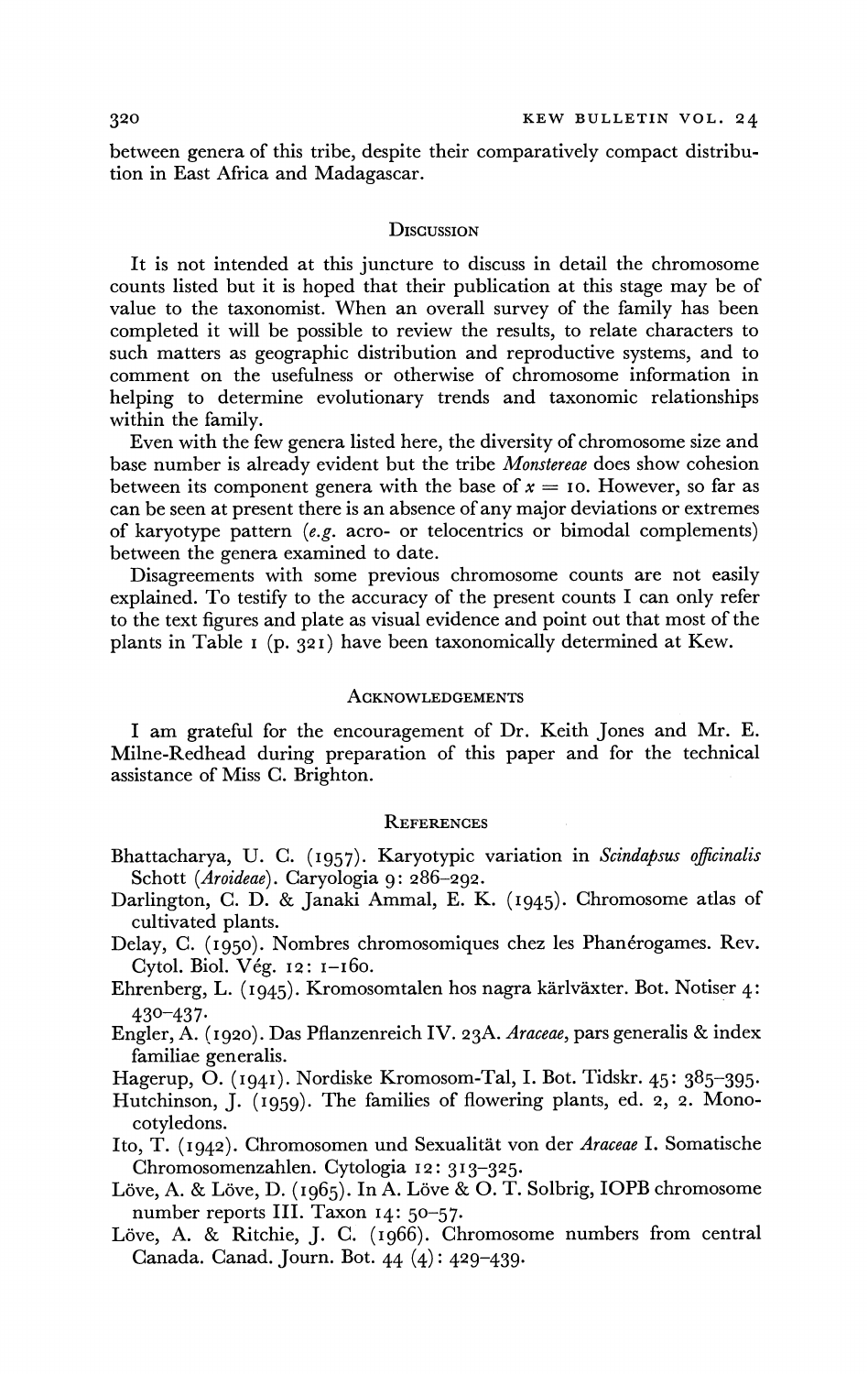| ֧֧ׅ֧ׅ֧ׅ֧ׅ֧ׅ֧ׅ֧ׅ֧ׅ֧ׅ֧֚֚֚֚֚֚֚֚֚֚֚֚֚֚֚֚֚֚֚֓֕֜֝֜֜֜      |
|-----------------------------------------------------|
| ĺ                                                   |
| $0.01140 + 0.140$                                   |
| sample of the second second<br>$\ddot{\phantom{0}}$ |
|                                                     |
| ֠                                                   |
| l                                                   |
| Į                                                   |

|                                     | Date                   | 1952                                            | 1965<br>1965<br>1966<br>1941                                 |                                                                      | 1955<br>1942                                    | 1957<br>1950                                                | 1950                      | 1955                                          | :945<br>1945<br>1957      | I <sub>057</sub>                              | 1945                                                 |                                                                                                           |                                                    |
|-------------------------------------|------------------------|-------------------------------------------------|--------------------------------------------------------------|----------------------------------------------------------------------|-------------------------------------------------|-------------------------------------------------------------|---------------------------|-----------------------------------------------|---------------------------|-----------------------------------------------|------------------------------------------------------|-----------------------------------------------------------------------------------------------------------|----------------------------------------------------|
|                                     | Author                 | Snoad                                           | Ehrenberg<br>Löve & Löve<br>Löve & Ritchie<br>Hagerup        |                                                                      | Mookerjea<br>Ito                                | Bhattacharya<br>Delay                                       | Delay                     | Darlington &<br>Janaki Ammal<br>Mookerjea     | Malvesin-Fabre<br>Pfitzer | Pfitzer                                       | Malvesin-Fabre                                       |                                                                                                           |                                                    |
| PREVIOUS COUNTS                     | Chromosome<br>No. (2n) | 24                                              | $\begin{array}{c} 36,72 \\ 63,69,70 \\ 36 \\ 36 \end{array}$ |                                                                      | <b>99</b>                                       | $56$<br>$12$                                                | \$                        | 34                                            | ್ಲಿಂ                      | $32^{\circ}$                                  |                                                      |                                                                                                           |                                                    |
|                                     | Name                   | P. scandens                                     | C. palustris                                                 | E. pinnatum (as Pothos                                               | decursivus Wall.)<br>E. mirabile                | S. officinalis<br>S. pictus<br>R. celatocaulis (as          | Monstera latevaginata)    | R. decursiva<br>M. deliciosa                  | 2.2<br>ລ ລ                | Z. zamiifolia                                 | $\ddot{\phantom{0}}$<br>$\ddot{\phantom{0}}$         |                                                                                                           |                                                    |
| S.M. or L.<br>(small,               | medium<br>or large)    | S                                               | s                                                            | ≍≍                                                                   |                                                 | zzz                                                         |                           | ≍≍                                            |                           | ᆸ                                             |                                                      | ⊠⊠ຜ                                                                                                       | Σ                                                  |
| $\lim_{\mathbf{No.}\,(\mathbf{x})}$ |                        | 6,12                                            | 6,12                                                         | $\frac{5}{4}$                                                        |                                                 | aga<br>Pa                                                   |                           | $\frac{1}{2}$                                 |                           | L1                                            |                                                      | نې<br>د دې                                                                                                | ្អ                                                 |
| Chromosome<br>No. (2n)              |                        | $\overline{24}$                                 | 24                                                           | 88<br>69                                                             |                                                 | So<br>c.110<br>60                                           |                           | c.120<br>60                                   |                           | 34                                            |                                                      | 28<br>108<br>c.76                                                                                         | $\overline{\mathbf{c}}$                            |
| Origin                              |                        | North Borneo, <i>Giles</i> &<br>Wooliams P.B.72 | Northern Europe                                              | Glasnevin Bot, Gard,<br>Oxford Bot. Gard.<br>(Columbia)              | North Borneo, Melalap<br>Hill, Giles & Wooliams | P.B.i 10<br>Java & Borneo<br>Indo-Malaysia, <i>McSwiney</i> | North Borneo, near Tesom, | Giles & Wooliams P.B.322<br>Guatemala, Siedal |                           | Kenya, Taita Distr., Bally                    | 臣<br>王<br>Tanzania, Segera<br>Karogwe road,<br>12731 | Tanzania, Bogner 124<br>Madagascar, Bogner 169<br>Madagascar, Bogner 105<br>Madagascar, Anono<br>Greenway | Ranomanty, Zahamena,<br>Kambo, W. of<br>Bogner 207 |
| Cytology<br>Accession<br>ż.         |                        | 68.1606                                         | 65-544                                                       | 65.1360<br>65.472                                                    | 68.1502                                         | 65.613<br>68.1604                                           | 64.465                    | 65.164                                        |                           | 64.1606                                       | 64.1761                                              | 68.1617<br>68.1652<br>68.1651<br>68.1651                                                                  |                                                    |
| Kew<br>Hat?<br>Nat                  |                        | $426 - 63$                                      |                                                              | $263 - 58$<br>169.42                                                 | $434 - 63$                                      | $664 - 61$                                                  | $468 - 63$                | $671 - 62$                                    |                           | 349-63                                        | 231-56                                               | 593-67<br>719-68<br>719-68<br>190-68                                                                      |                                                    |
| Name                                |                        |                                                 | Calla palustris<br>Tribe Calleae                             | Stenospermation popayense<br>Epipremnum pinnatum<br>Tribe Monstereae | Scindapsus pictus                               | S. pictus var. argyraeus<br>Rhaphidophora celatocaulis      | R. peepla                 | Monstera friedrichsthalii                     |                           | Zamioculcas zamifolia<br>Tribe Stylochitoneae | Stylochiton puberulus                                | Carlephyton madagascariense<br>Arophyton tripartitum<br>A. buchetii<br>Stylochiton sp.                    |                                                    |

# CHROMOSOME VARIATION IN ARACEAE: I

 $32I$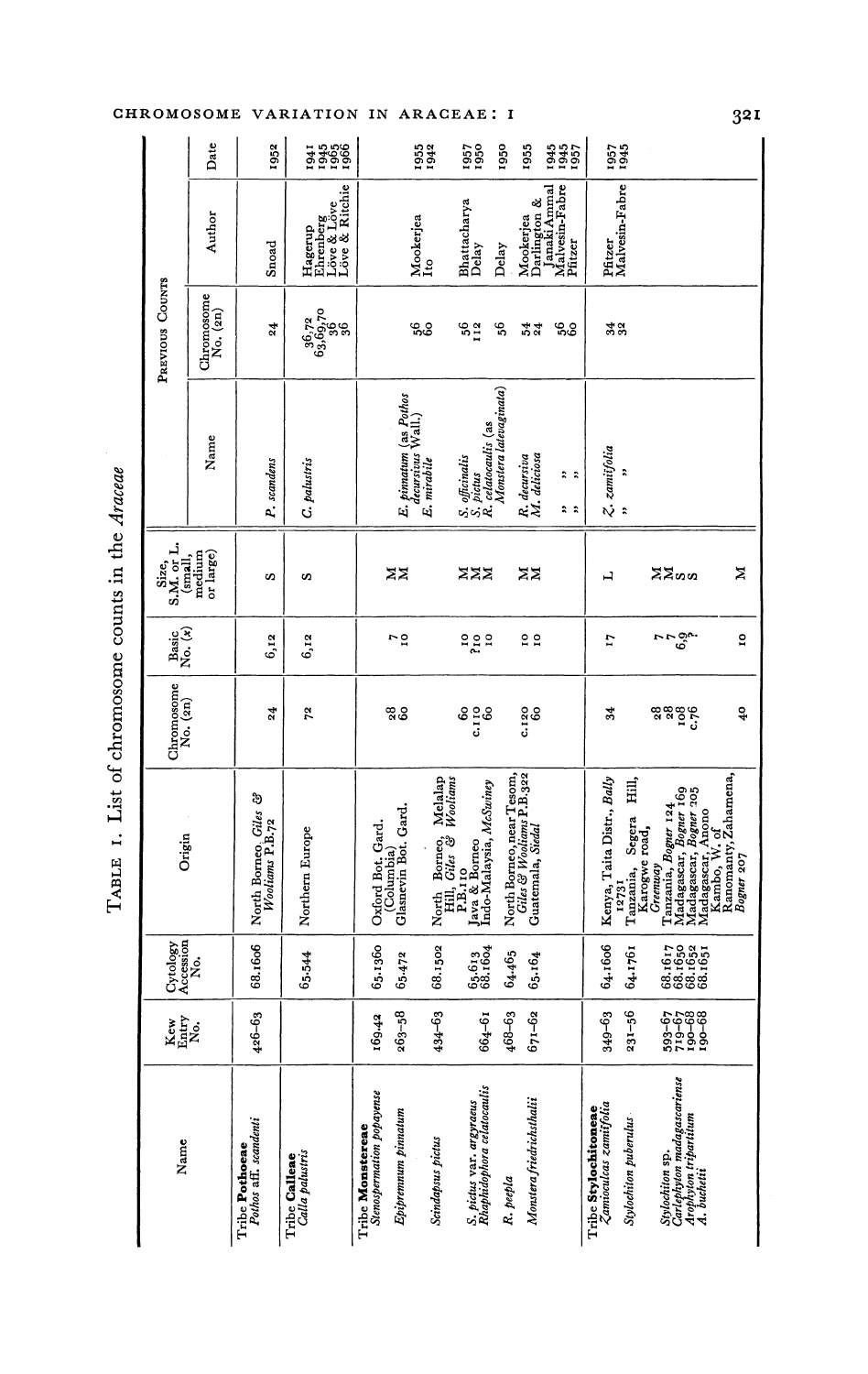- **Malvesin-Fabre, G.** (1945). Contribution à la caryologie des Aracées. **These, Sciences, Univ. Bordeaux 1945: 1-275.**
- **Mookerjea, A. (1955). Cytology of different species of aroids with a view to trace the basis of their evolution. Caryologia 7: 221-291.**
- **Pfitzer, P. (1957). Chromosomenzahlen von Araceen. Chromosoma 8: 436-446.**

**Sharma, A. K. & Bhattacharya, G. N. (1966). A cytotaxonomic study on some taxa of Araceae. Genetica Iberica I8: 237-262.** 

**Sharma, A. K. & Das, N. K. (1954). Study of karyotypes and their alteration in Aroids. Agron. Lusit. 16: 23-48.** 

**Snoad, B. (1952). Annual Rep. John Innes Hort. Inst. 42: 47.** 

A new genus of Leguminosae-Phaseoleae.-A second attempt to **preserve the name Dolichos L. in a way to ensure the minimum of nomenclatural changes has failed, but yet another attempt will be made since the voting by the Spermatophyta Committee was exceedingly close and not entirely satisfactory. The facts of the case are given in two notes (Regn. Veg. 40: 26-7 (1965) and Taxon 17: 170-3 (1968)). A detailed paper on the subdivision of Dolichos has been held up in the press but one genus needs provisional validation to enable other workers to refer to it. Whatever way the nomenclatural problem is finally solved the name of the genus described below will not be affected.** 

Macrotyloma (Wight & Arn.) Verdc., gen. et. stat. nov. a Dolicho L. con**generibusque appendiculis vexilli elongatis, stylo tenui haud incrassato, granulis pollinis spinulosis valde differt.** 

**Dolichos L. unspecified infrageneric grouping Macrotyloma Wight & Arn., Prodr. Fl. Pen. Ind. Or.: 248 (1834).** 

**Dolichos L. subgen. Macrotyloma (Wight & Arn.) Bak. in Fl. Brit. India 2: 210 (1876).** 

**Dolichos L. group II of Wilczek in Fl. Congo Belge 6: 291 (1954).** 

**Herbae annuae vel perennes, scandentes, prostratae vel erectae. Folia pinnatim trifoliolata. Corolla glabra, flava, albidi- vel viridi-flava, raro rubescens. Alae angustae; carina haud torta. Stamina diadelphia; antherae**  uniformes. *Ovarium* lineari-oblongum vel lineare, 3–13-ovulatum. Stylus  $\pm$ **filiformis, tenuis, glaber vel breviter pubescens, haud barbatus; stigma terminale, subcapitatum, saepe penicillatum.** 

Lectotypus generis Macrotyloma uniflorum (Lam.) Verdc., comb. nov. **(Dolichos uniflorus Lam., Encycl. Meth. 2: 299 (1786)).** 

**Species circa 25, Africae et Asiae incolae.** 

**B. VERDCOURT**